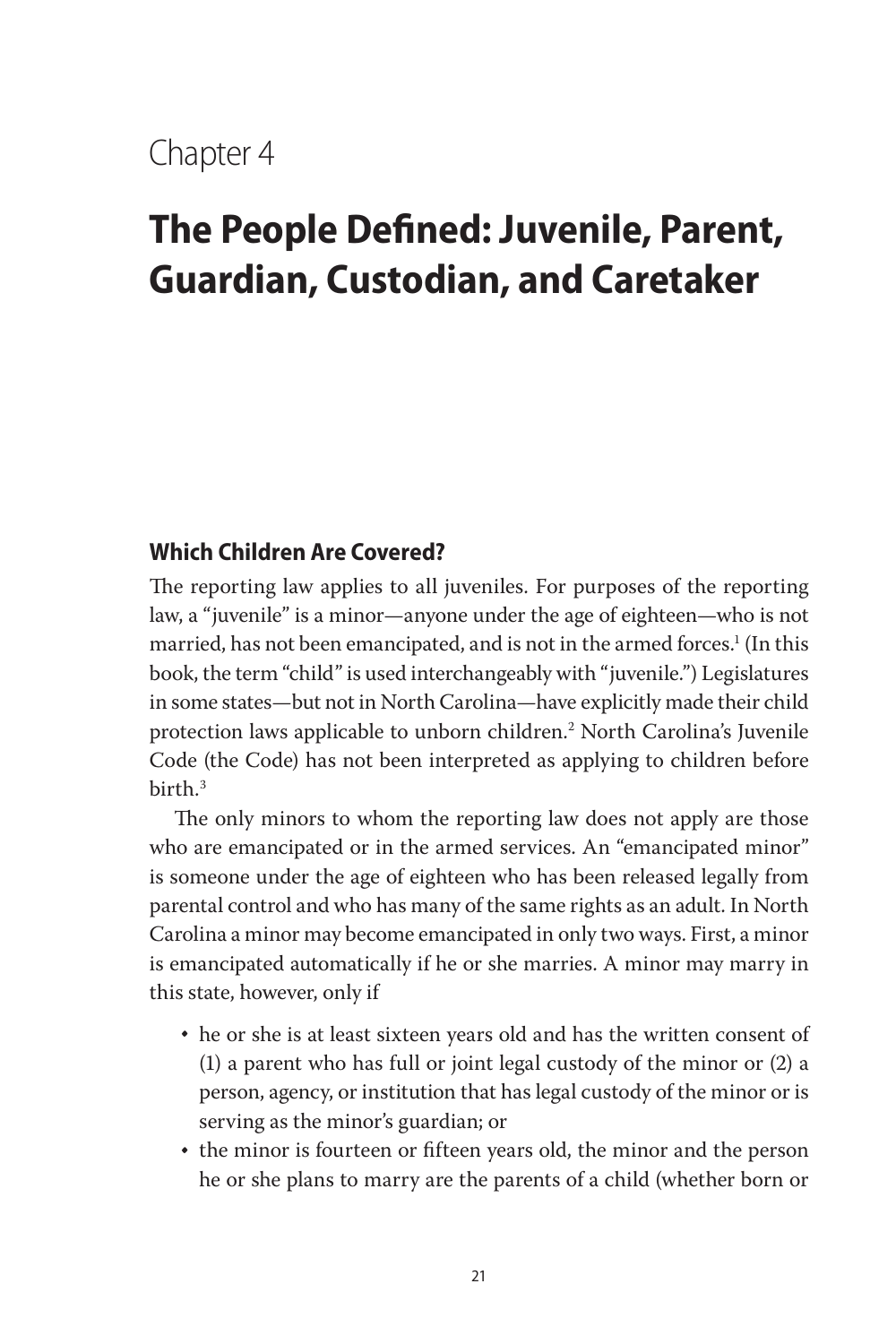unborn), and the minor has filed a civil court action and obtained a court order authorizing the marriage.<sup>4</sup>

If a minor were to marry in another state, the validity of the marriage would depend primarily on whether the marriage conformed with the law of the other state.<sup>5</sup> For purposes of emancipation, it does not matter where the marriage occurred, if it is a valid marriage.

The second way a minor may become emancipated in North Carolina is by bringing an action in juvenile (district) court for a decree of emancipation.6 Only sixteen- and seventeen-year-olds may seek court-ordered emancipation. A judge may grant an emancipation petition only after (1) the minor's parents are given notice, (2) a court hearing is held at which the judge makes extensive inquiries about the minor's circumstances, and (3) the judge concludes that emancipation is in the minor's best interest. This procedure and marriage are the exclusive means of emancipation in North Carolina.

The reporting law, therefore, covers all unmarried children under the age of eighteen except those in the armed services or with a legal court decree of emancipation. Minors may be abused, neglected, or dependent, and the subjects of mandatory reports, even if they

- have given birth or fathered children,
- live independently away from home,
- are treated by their parents as if they were emancipated, or
- declare themselves emancipated and are self-supporting.

### **Whose Conduct Is Covered?**

The Juvenile Code defines "abused," "neglected," and "dependent juveniles" in terms of the effect or potential effect on children of the conduct or caretaking abilities of parents, guardians, custodians, or caretakers. A child who suffers an injury as a result of inappropriate discipline by a parent, guardian, custodian, or caretaker is an abused or neglected juvenile. A child who suffers an identical injury as a result of identical conduct by a schoolteacher, an older child, or a stranger is not an abused or neglected juvenile for purposes of the Juvenile Code and the reporting law.

A *parent*, although the Code does not define the term, may be a child's biological or adoptive parent, a person who is legally presumed to be a child's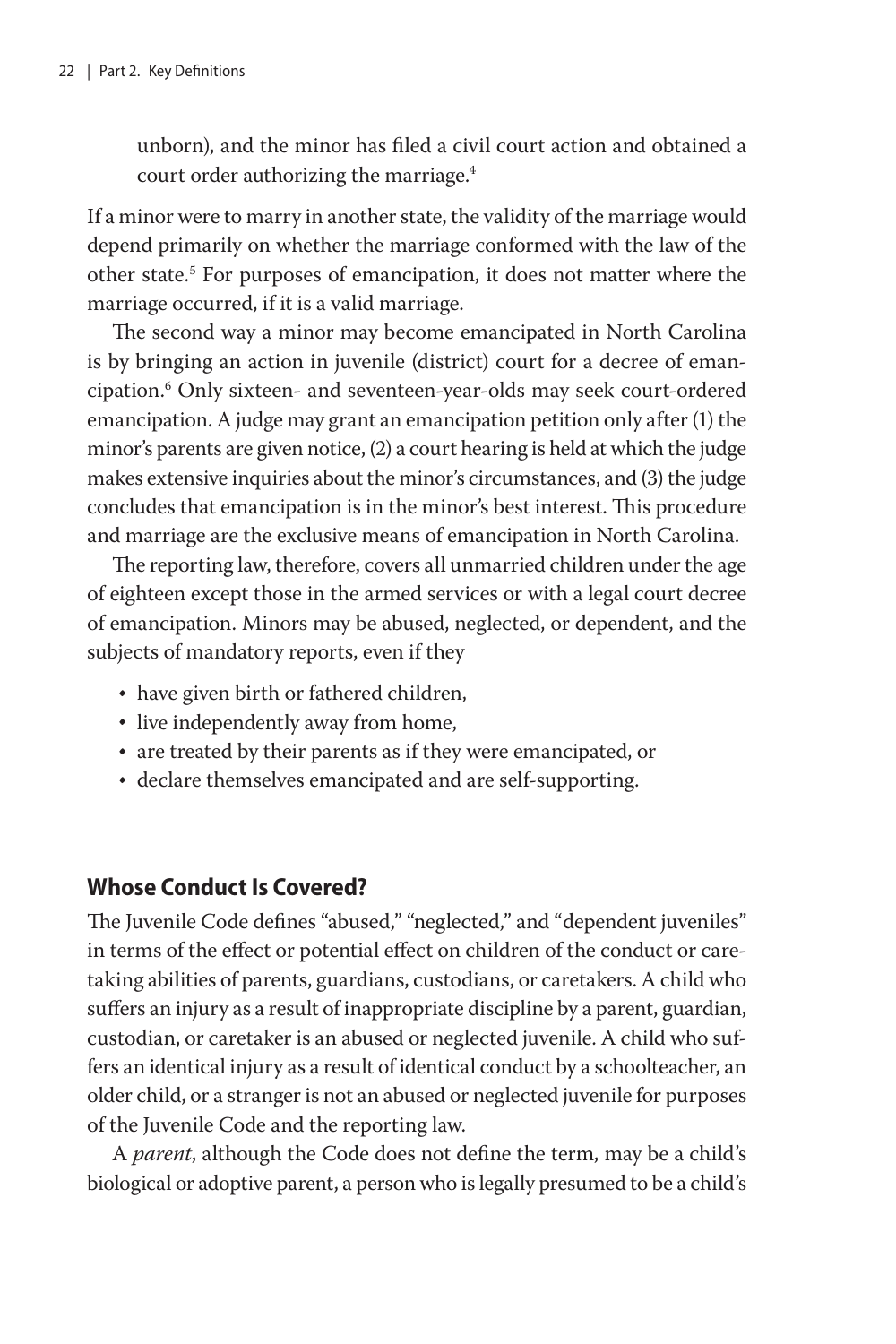parent, or a person who has been determined by a court to be a child's parent.

A child's parent is considered the child's "natural guardian."7 Otherwise, a guardian is someone appointed by a court to have the care, custody, and control of a child or to arrange an appropriate placement for the child. $^8$  A guardian also has the authority to consent on the child's behalf to medical care and other matters for which a parent's consent ordinarily would be required. The precise scope of a guardian's authority is determined by the statute under which the guardian is appointed and specific provisions in the court order appointing the guardian.<sup>9</sup> In North Carolina a guardian for a minor can be appointed in two ways:

- 1. The clerk of superior court, in a special proceeding, may appoint a "guardian of the person" or "general guardian" for a child, but only if the child either (1) has no natural guardian, that is, no parent; or (2) is adjudicated incompetent within the six months before the juvenile's eighteenth birthday.<sup>10</sup> Children ordinarily cannot be adjudicated incompetent. However, when it is clear that a minor will need a guardian when he or she becomes an adult, an adjudication is permitted during this six-month period so that a guardian will be in place when the minor reaches age eighteen.
- 2. In a juvenile court proceeding in which a juvenile is alleged or has been found to be abused, neglected, dependent, undisciplined, or delinquent, the district court may appoint a guardian of the person for the juvenile if (1) no parent appears at the hearing with the juvenile, or (2) the court finds the appointment would be in the juvenile's best interest.<sup>11</sup>

A "custodian" is a person or agency that has legal custody of a child—that is, custody pursuant to a court order.<sup>12</sup> Before October 1, 2013, a custodian also could be a person who has assumed the status and obligations of a parent but has not been awarded legal custody by a court.<sup>13</sup> A person in that role sometimes is called a *person in loco parentis*, a term the Juvenile Code does not use although it is still used in many other contexts to refer to someone who has assumed the role of a parent.<sup>14</sup> For purposes of the Juvenile Code, a person who assumes the role of a parent but does not have legal custody is a "caretaker," as discussed below.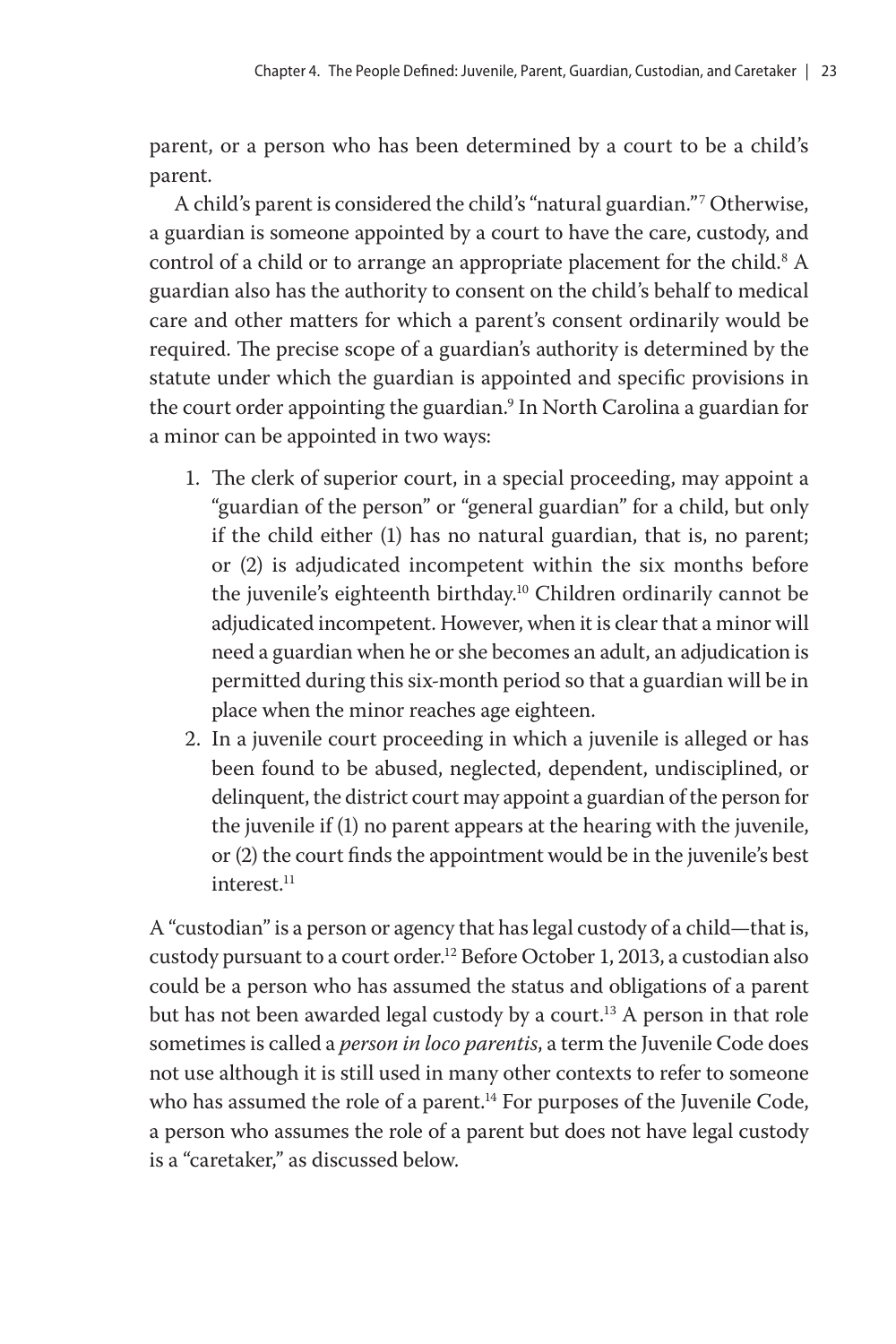A "caretaker" is someone (other than a parent, guardian, or custodian) who is responsible for a child's health and welfare in a residential setting.<sup>15</sup> A caretaker might be a stepparent, a foster parent, an adult member of the child's household, or an adult relative who has been entrusted with or voluntarily assumed responsibility for the child's care. People such as house parents or cottage parents who supervise children in residential child care facilities and residential schools also are caretakers. The Juvenile Code's definition of the term specifically includes any employee or volunteer of a division, institution, or school operated by the state Department of Health and Human Services.16

Because the definition of caretaker refers to someone responsible for a child's care "in a residential setting," the term does not encompass schoolteachers, coaches, club leaders, and others with similar temporary responsibility for children. (An exception relating to care providers in child care facilities is described below.) A babysitter or a girlfriend or boyfriend who does not live in the child's home generally would not be considered a caretaker.17 If someone suspects that one of these non-caretakers has harmed or neglected a child or placed a child at risk, the law does not require that person to make a report to the department of social services. Still, most people who are aware of such an instance would take steps to ensure that the child receives proper attention and that the individual does not pose a threat to other children.<sup>18</sup> Appropriate responses might include one or more of the following:

- notifying the child's parents, guardian, or custodian, who presumably would respond to the child's medical needs and need for future care and protection;
- contacting law enforcement authorities;
- informing the individual's employer or supervisor or, if in a position to do so, taking appropriate personnel action.

Organizations and institutions that involve non-caretakers in regular contact with children often have their own internal policies or administrative requirements for reporting any individual who harms a child, places a child at risk, or acts inappropriately in relation to a child. Generally these reports would be made within the organization or to law enforcement or both.

If a person does make a report to a county department of social services about a non-caretaker, the department is not authorized to conduct an assessment, and it will not do so. However, if the report describes criminal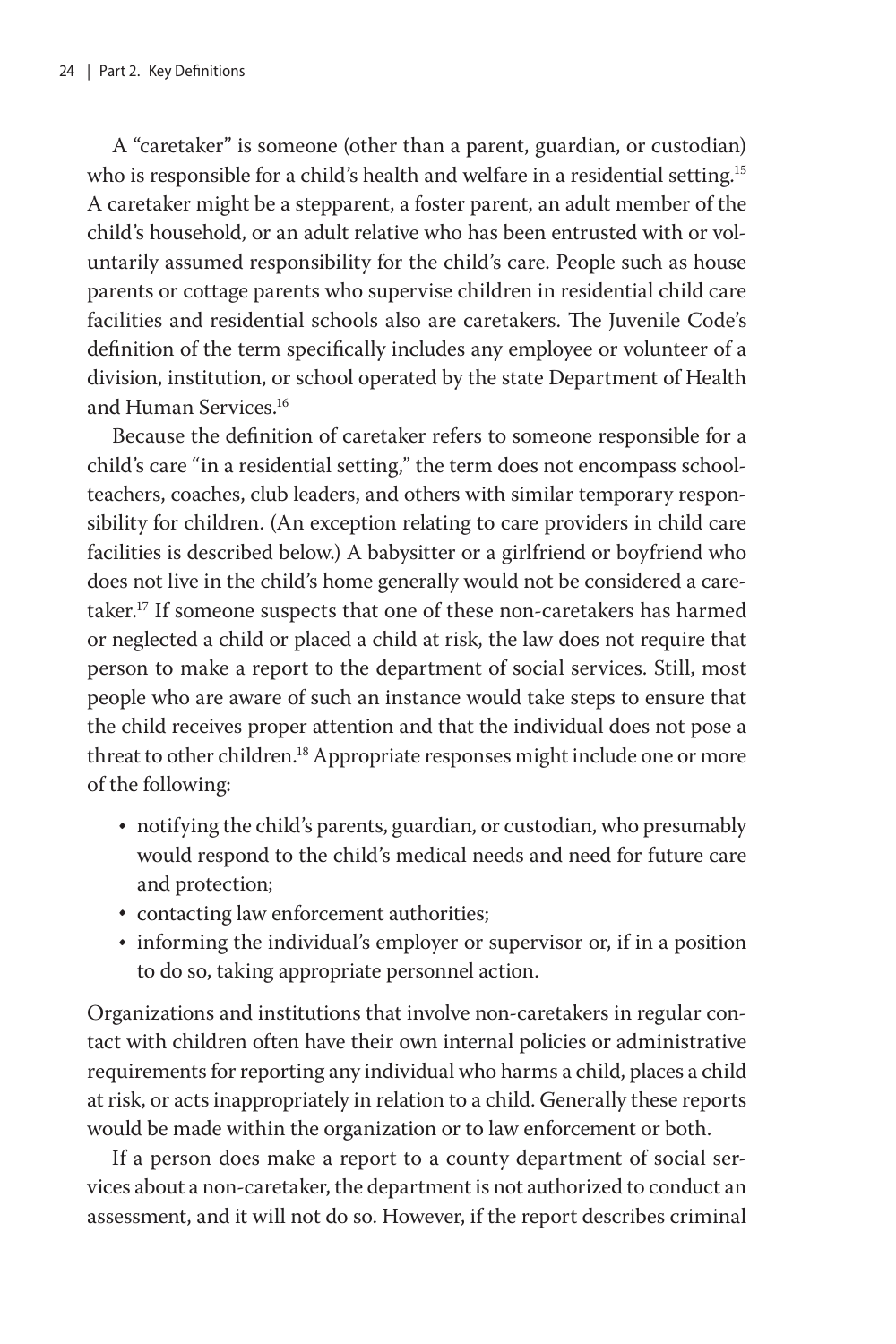conduct that results in physical harm to a child, the law requires the social services department to relay the information to the district attorney's office and to law enforcement officials.19

In an exception to the general requirement that a caretaker must be someone responsible for a child's care in a residential setting, the legislature has included within the meaning of caretaker people who are responsible for a child's care in a child care facility.<sup>20</sup> Except for child care arrangements that are specifically excluded by statute, "child care facility" is a child care center or home "where three or more children less than 13 years old, who do not reside where the care is provided, receive care on a regular basis of at least once per week for more than four hours but less than 24 hours per day from persons other than their guardians or full-time custodians, or from persons not related to them by birth, marriage, or adoption."<sup>21</sup>

The legal definition of "child care" exists primarily for licensing and regulatory purposes.<sup>22</sup> Someone caring for a child in a child care center or home ordinarily will be considered a caretaker. People who provide care for children but are not caretakers for purposes of the reporting law, because the places in which they care for children are excluded from the definition of child care, include those in

- public schools;
- recreation programs that operate for fewer than four consecutive months;
- organized clubs such as Boy Scouts, Girl Scouts, 4-H groups, and Boys and Girls Clubs; and
- drop-in or short-term care provided in health spas, resort hotels, bowling alleys, shopping malls, or churches.<sup>23</sup>

Someone who has primary responsibility for a child's care in a child care facility is a caretaker, and so is anyone who has that person's approval to assume responsibility for children who are in the primary provider's care. This might be an employee or a relative the provider asks to supervise or otherwise provide care for the children.

Observing or suspecting that a child has been injured or mistreated does not necessarily trigger a duty to make a report to the county department of social services. In order for a report to be required, and in order for the social services department to have the authority and responsibility to conduct an assessment, there must be cause to suspect that the child's condition can be attributed to the child's parent, guardian, custodian, or caretaker. If abuse or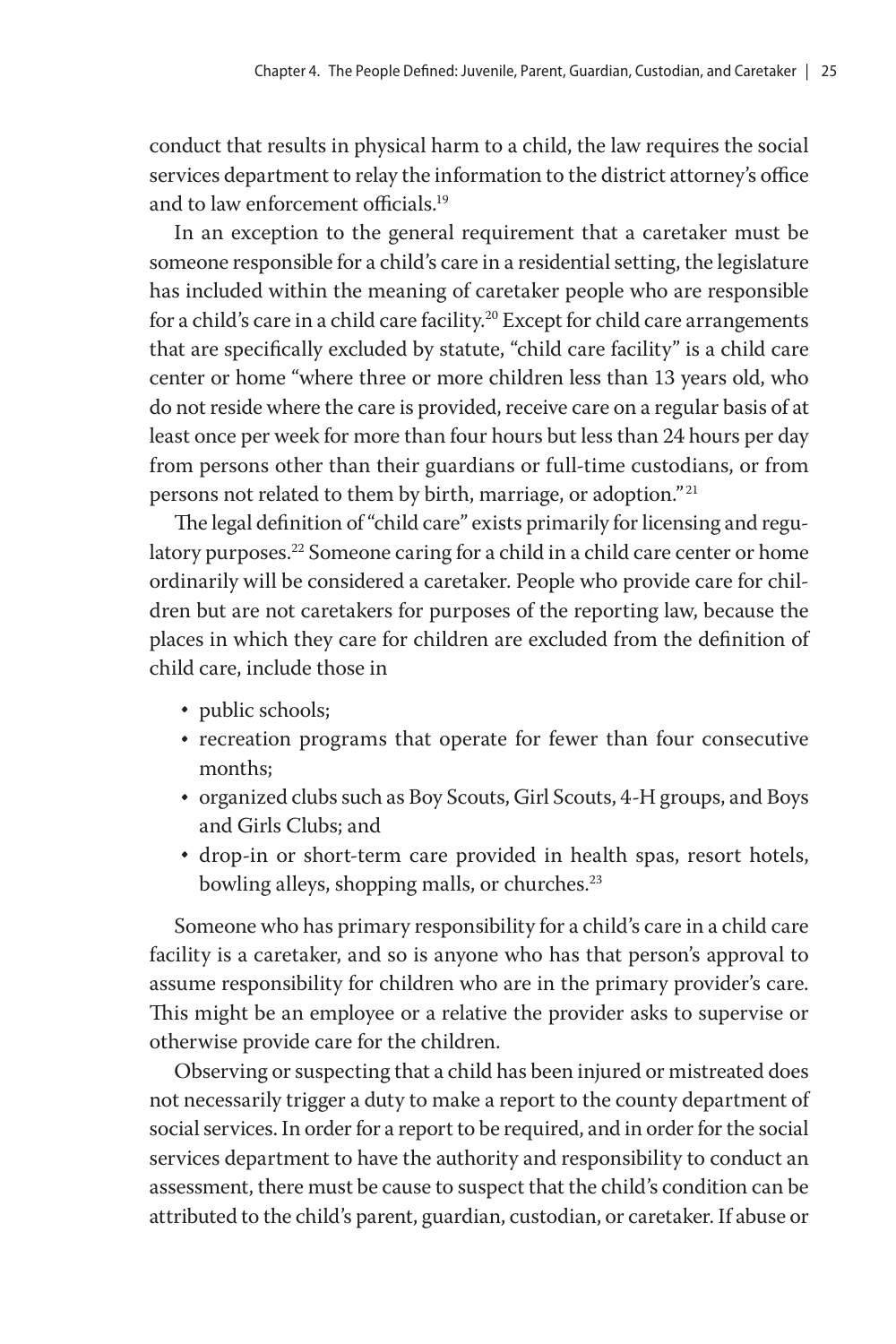neglect occurs when a child is in the care of more than one parent, guardian, custodian, or caretaker, it is not necessary to know, or even to have cause to suspect, which of those persons is responsible for the child's abuse or neglect before making a report.

A child who is assaulted by an older juvenile, sexually molested by a stranger, or disciplined in a cruel manner by a schoolteacher would not come within the reporting requirement—unless, of course, there was also some indication that the child's parent (or guardian, custodian, or caretaker) allowed, contributed to, or responded inappropriately to the injury, harm, or risk to the child.

This is not to say that a concerned person has no recourse in these situations. Cases involving people who are not parents, guardians, custodians, or caretakers may be the subject of criminal investigations and prosecutions. They should be reported to law enforcement officials or to other appropriate authorities. These cases, however, do not come within the Juvenile Code provisions aimed at protecting children in family, family-like, and child care settings.

#### **Notes**

1. North Carolina General Statutes (hereinafter G.S.) § 7B-101(14). The North Carolina General Statutes can be viewed online at www.ncga.state.nc.us/gascripts/ Statutes/StatutesTOC.pl.

2. *See, e.g*., Wis. Stat. §§ 48.02(1)(am) (defining "abuse" to include, when "referring to an unborn child, serious physical harm inflicted on the unborn child, and the risk of serious physical harm to the child when born, caused by the habitual lack of self-control of the expectant mother of the unborn child in the use of alcohol beverages, controlled substances or controlled substance analogs, exhibited to a severe degree") and 48.133 (giving the court jurisdiction over certain unborn children and their expectant mothers). *See also* U.S. Department of Health & Human Services, Administration for Children & Families, Child Welfare Information Gateway, "Parental Drug Use as Child Abuse: Summary of State Laws," July 2012, www.childwelfare.gov/systemwide/laws\_policies/statutes/drugexposed.pdf.

3. *See* N.C. Department of Health & Human Services, Division of Social Services, "The Impact of Drug and Alcohol Abuse," *in* Section 1440.XI, Chapter VIII, of the Division of Social Services' online *Family Support and Child Welfare Manual* (hereinafter *State Manual*), http://info.dhhs.state.nc.us/olm/manuals/dss/csm-60/man/ CS1440-10.htm#P213\_31521 (stating that North Carolina child protective services laws do not address abuse or neglect of the unborn child).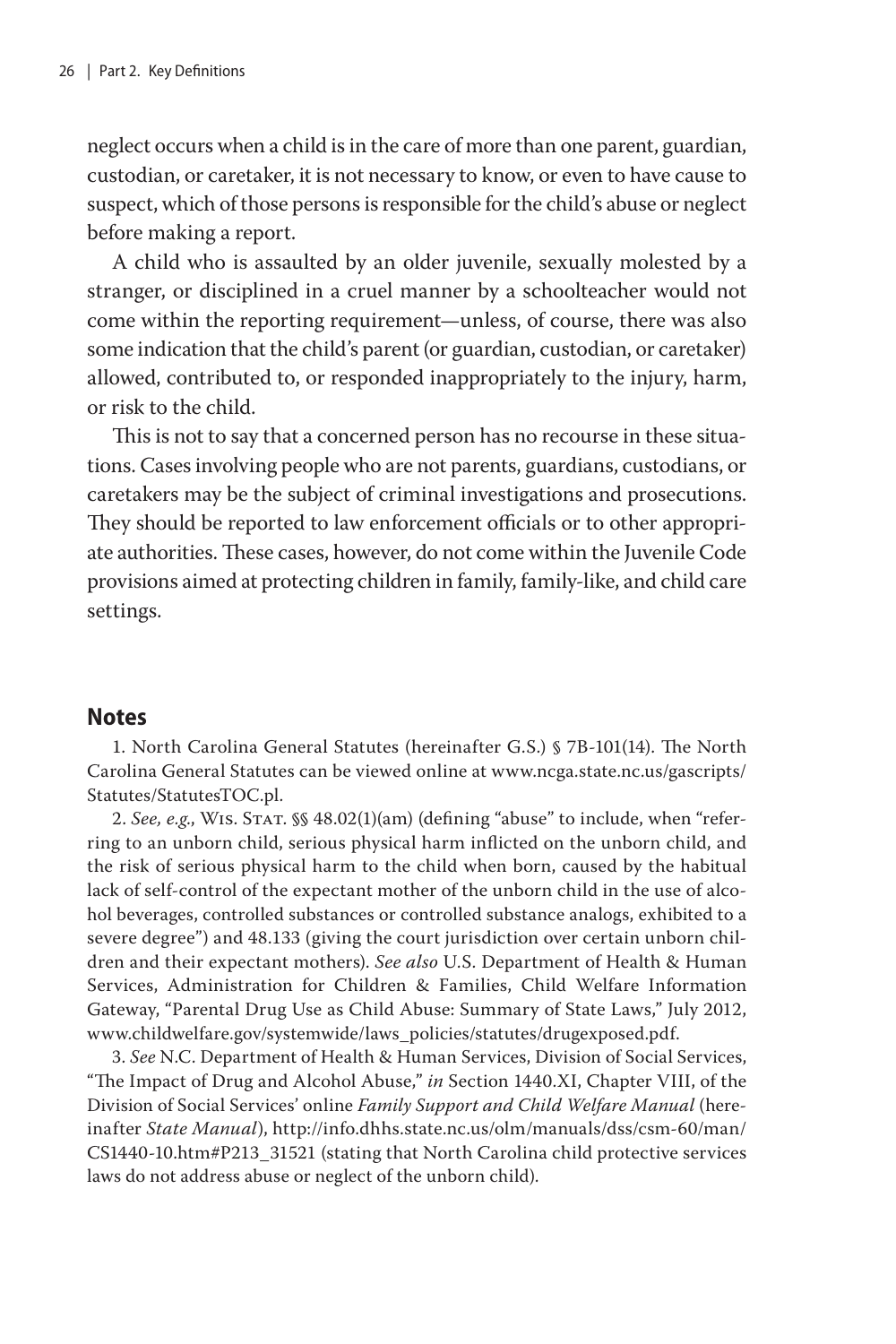Some North Carolina appellate court decisions refer to findings of fact by the trial court about a mother's drug use during pregnancy, but these findings have not been the subject of appellate court decisions. Typically these findings relate to the issue of whether there is a likelihood of future abuse or neglect. *See, e.g., In re* K.P.M., N.C. App. \_\_\_, 680 S.E.2d 901 (2009) (unpublished) (holding that the trial court's finding of a high likelihood that neglect would be repeated if the children were returned to the mother was supported by evidence showing, among other things, that the mother had used cocaine while pregnant with one child, after two other children had been removed from the home because of her substance abuse, and that all three children had tested positive for cocaine).

4. G.S. 51-2(a1) and -2.1(a). *See* G.S. 7B-3509 (stating that marriage for a minor translates into emancipation). North Carolina's marriage laws are available for viewing at www.ncga.state.nc.us/gascripts/Statutes/StatutesTOC.pl?Chapter=0051. *See also* Janet Mason, "Marriage in North Carolina," *Popular Government* 71 (Winter 2006): 26–36, www.sogpubs.unc.edu/electronicversions/pg/pgwin06/article3.pdf.

5. *See* 1 Suzanne Reynolds, Lee's North Carolina Family Law § 2.14 (5th ed. 1993 & Supp. 2010).

6. *See* Article 35 of G.S. Chapter 7B (G.S. 7B-3500 through -3509).

7. *See* G.S. 35A-1201(a)(6).

8. A court appoints a "guardian ad litem," on the other hand, only to represent a child's interest in a particular civil court action. *See, e.g*., G.S. 7B-601 and 1A-1, Rule 17. "Guardian," except when referring to a parent's natural status, denotes a status created by and subject to change by a court order. In one context, however, a court held that a relative was a guardian even though no court action had occurred. *See* State v. Jones, 147 N.C. App. 527, 556 S.E.2d 644 (2001) (holding that the custodial interrogation of a juvenile did not violate the juvenile's *Miranda* rights because the juvenile's aunt was present and was the juvenile's guardian within the meaning and spirit of the juvenile interrogation statute, even though she had not been appointed by a court as the juvenile's guardian), *review denied*, 355 N.C. 351, 562 S.E.2d 427 (2002).

9. *See* G.S. 7B-600 and -2001 and G.S. 35A-1240 to -1245.

10. G.S. 35A-1203(a), -1105. The clerk may appoint a "guardian of the estate" for any minor who has assets or property. G.S. 35A-1203(a). A general guardian is one who serves as both guardian of the person and guardian of the estate.

11. G.S. 7B-600, -2001. Despite the breadth of the statute's wording, appointment of a guardian based solely on a "best interest" determination is unlikely. Parents have a constitutionally protected interest in the care and custody of their children, and before awarding custody to someone other than a parent or appointing a guardian of the person for a minor, a court must find that the parent is unfit, has neglected the child's welfare, or has acted inconsistently with the parent's constitutionally protected parental status. *See, e.g*., *In re* B.G., 197 N.C. App. 570, 574, 677 S.E.2d 549, 552 (2009) (citations omitted) (stating that "to apply the best interest of the child test in a custody dispute between a parent and a nonparent, a trial court must find that the natural parent is unfit or that his or her conduct is inconsistent with a parent's constitutionally protected status").

12. G.S. 7B-101(8).